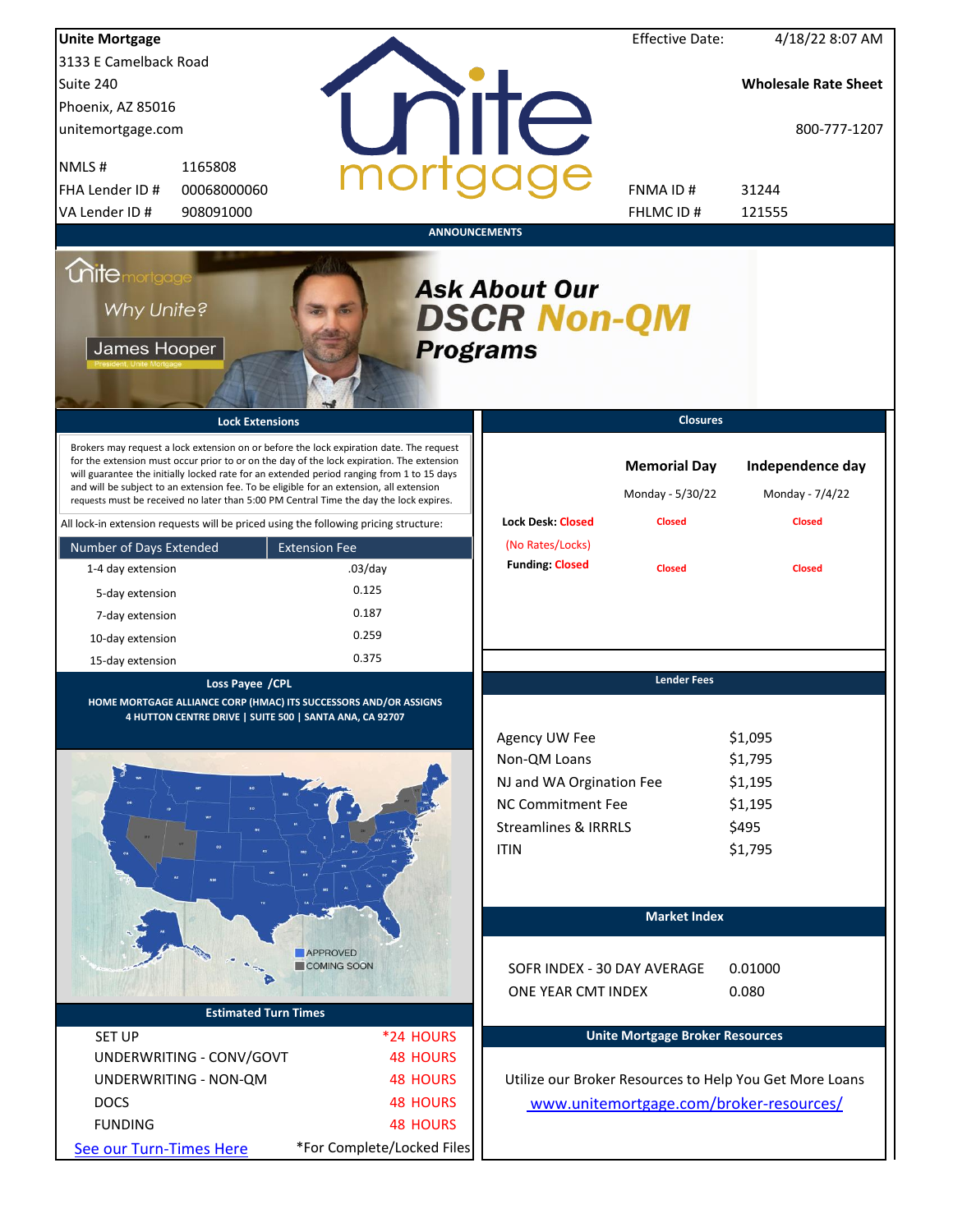

#### **Rates are subject to change without prior notice Not for Public View • For Professional Use Only**

**30 DAY PRICING PRICING ADJUSTMENTS**

**Lock Desk** [locks@unitemtg](mailto:locks@unitemtg.com).com File Update: 15-Apr-2022 6:50 AM

#### Effective Date: 15-Apr-2022 Lock Hours: 9:00 A.M. - 3:00 P.M. PST **INVESTOR PRIME** Price Change Effective: 9:00 AM PST

| <b>30 DAY PRICING</b> |                |                 |  |  |  |  |
|-----------------------|----------------|-----------------|--|--|--|--|
| <b>RATE</b>           | <b>5/6 ARM</b> | <b>30YR FIX</b> |  |  |  |  |
| Rate                  | 5/1 ARM        | 30yr Fix        |  |  |  |  |
| 8.375                 | 103.0000       | 102.7500        |  |  |  |  |
| 8.250                 | 102.8750       | 102.6250        |  |  |  |  |
| 8.125                 | 102.7500       | 102.5000        |  |  |  |  |
| 8.000                 | 102.6250       | 102.3750        |  |  |  |  |
| 7.875                 | 102.5000       | 102.2500        |  |  |  |  |
| 7.750                 | 102.3750       | 102.1250        |  |  |  |  |
| 7.625                 | 102.2500       | 102.0000        |  |  |  |  |
| 7.500                 | 102.1250       | 101.8750        |  |  |  |  |
| 7.375                 | 102.0000       | 101.7500        |  |  |  |  |
| 7.250                 | 101.8750       | 101.6250        |  |  |  |  |
| 7.125                 | 101.7500       | 101.5000        |  |  |  |  |
| 7.000                 | 101.6250       | 101.3750        |  |  |  |  |
| 6.875                 | 101.5000       | 101.2500        |  |  |  |  |
| 6.750                 | 101.3750       | 101.1250        |  |  |  |  |
| 6.625                 | 101.1250       | 100.8750        |  |  |  |  |
| 6.500                 | 100.8750       | 100.6250        |  |  |  |  |
| 6.375                 | 100.6250       | 100.3750        |  |  |  |  |
| 6.250                 | 100.3750       | 100.1250        |  |  |  |  |
| 6.125                 | 100,0000       | 99.7500         |  |  |  |  |
| 6.000                 | 99.6250        | 99.3750         |  |  |  |  |
| 5.875                 | 99.1250        | 98.8750         |  |  |  |  |
| 5.750                 | 98.6250        | 98.3750         |  |  |  |  |

| MAX PRICING (Lower of Price or Premium) |                   |  |  |  |  |  |
|-----------------------------------------|-------------------|--|--|--|--|--|
| No Prepay - Hard                        | 99.0000           |  |  |  |  |  |
| 1yr Prepay - Hard                       | 99 8750           |  |  |  |  |  |
| 2yr Prepay - Hard                       | 100 1250          |  |  |  |  |  |
| 3yr Prepay - Hard                       | 100 3750          |  |  |  |  |  |
| 4yr Prepay - Hard                       | 100 6250          |  |  |  |  |  |
| 5yr Prepay - Hard                       | 100.8750          |  |  |  |  |  |
|                                         |                   |  |  |  |  |  |
|                                         | <b>ARM MARGIN</b> |  |  |  |  |  |
| 5.000                                   | SOFR              |  |  |  |  |  |

| <b>LOCK FEES</b>        |         |  |  |  |  |  |
|-------------------------|---------|--|--|--|--|--|
| Relock Fee:             | .250    |  |  |  |  |  |
| Extension Fee Per Diem: | 030     |  |  |  |  |  |
| <b>Extension Max:</b>   | 15 Days |  |  |  |  |  |

| <b>RATE</b>       | <b>5/6 ARM</b>                          | 30YR FIX |  |                                 |                            |                    |                    |                    | LTV                |                    |                            |                   |
|-------------------|-----------------------------------------|----------|--|---------------------------------|----------------------------|--------------------|--------------------|--------------------|--------------------|--------------------|----------------------------|-------------------|
| Rate              | 5/1 ARM                                 | 30yr Fix |  | Documentation                   | <b>Credit Score</b>        | 00.01-50           | 50.01-55           | 55.01-60           | 60.01-65           | 65.01-70           | 70.01-75                   | 75.01-80          |
| 8.375             | 103.0000                                | 102.7500 |  |                                 | $\geq 780$                 | (0.250)            | (0.375)            | (0.500)            | (0.625)            | (0.875)            | (1.125)                    | (1.750)           |
| 8.250             | 102.8750                                | 102.6250 |  |                                 | 760 - 779                  | (0.375)            | (0.375)            | (0.625)            | (0.875)            | (1.000)            | (1.375)                    | (2.000)           |
| 8.125             | 102.7500                                | 102.5000 |  |                                 | 740 - 759                  |                    | (0.500)            | (0.750)            | (1.000)            | (1.250)            | (1.625)                    |                   |
|                   |                                         |          |  |                                 |                            | (0.375)            |                    |                    |                    |                    |                            | (2.250)           |
| 8.000             | 102.6250                                | 102.3750 |  |                                 | 720 - 739                  | (0.500)            | (0.625)            | (0.875)            | (1.125)            | (1.500)            | (2.000)                    | (2.750)           |
| 7.875             | 102.5000                                | 102.2500 |  | <b>DSCR</b>                     | 700 - 719                  | (0.625)            | (0.750)            | (1.000)            | (1.375)            | (1.875)            | (2.500)                    | (3.500)           |
| 7.750             | 102.3750                                | 102.1250 |  |                                 | 680 - 699                  | (0.875)            | (1.000)            | (1.250)            | (1.750)            | (2.250)            | (3.000)                    | (3.875)           |
| 7.625             | 102.2500                                | 102.0000 |  |                                 | $660 - 679$                | (1.375)            | (1.500)            | (1.625)            | (2.250)            | (3.125)            | (3.750)                    | (4.500)           |
| 7.500             | 102.1250                                | 101.8750 |  |                                 | $640 - 659$                | (1.875)            | (2.000)            | (2.125)            | (2.750)            | (3.625)            | (4.750)                    | $\#N/A$           |
| 7.375             | 102.0000                                | 101.7500 |  |                                 | 620 - 639                  | (2.375)            | (2.500)            | (2.625)            | (3.250)            | (4.125)            | #N/A                       | #N/A              |
| 7.250             | 101.8750                                | 101.6250 |  |                                 | $\geq 780$                 | (0.125)            | (0.250)            | (0.250)            | (0.375)            | (0.500)            | (0.625)                    | (0.875)           |
|                   |                                         |          |  |                                 |                            |                    |                    |                    |                    |                    |                            |                   |
| 7.125             | 101.7500                                | 101.5000 |  |                                 | 760 - 779                  | (0.250)            | (0.250)            | (0.250)            | (0.500)            | (0.625)            | (0.750)                    | (1.125)           |
| 7.000             | 101.6250                                | 101.3750 |  |                                 | 740 - 759                  | (0.250)            | (0.250)            | (0.250)            | (0.625)            | (0.750)            | (1.000)                    | (1.375)           |
| 6.875             | 101.5000                                | 101.2500 |  |                                 | 720 - 739                  | (0.250)            | (0.375)            | (0.375)            | (0.750)            | (0.875)            | (1.125)                    | (1.625)           |
| 6.750             | 101.3750                                | 101.1250 |  | Bank Statements (12 & 24)       | 700 - 719                  | (0.375)            | (0.375)            | (0.625)            | (0.875)            | (1.125)            | (1.500)                    | (2.000)           |
| 6.625             | 101.1250                                | 100.8750 |  |                                 | 680 - 699                  | (0.375)            | (0.500)            | (0.750)            | (1.000)            | (1.375)            | (1.750)                    | (2.500)           |
| 6.500             | 100.8750                                | 100.6250 |  |                                 | $660 - 679$                | (0.500)            | (0.750)            | (1.000)            | (1.500)            | (2.250)            | (2.750)                    | (3.500)           |
| 6.375             | 100.6250                                | 100.3750 |  |                                 | $640 - 659$                | (0.750)            | (1.000)            | (1.250)            | (1.750)            | (2.500)            | (3.125)                    | $\#N/A$           |
| 6.250             | 100.3750                                | 100.1250 |  |                                 | $620 - 639$                | (1.250)            | (1.500)            | (1.750)            | (2.250)            | (3.000)            | #N/A                       | $\#N/A$           |
|                   |                                         |          |  |                                 | $\geq 780$                 |                    |                    |                    |                    |                    |                            |                   |
| 6.125             | 100.0000                                | 99.7500  |  |                                 |                            | (0.125)            | (0.250)            | (0.250)            | (0.625)            | (0.875)            | (1.125)                    | $\#N/A$           |
| 6.000             | 99.6250                                 | 99.3750  |  |                                 | 760 - 779                  | (0.125)            | (0.250)            | (0.375)            | (0.750)            | (1.000)            | (1.375)                    | $\#N/A$           |
| 5.875             | 99.1250                                 | 98.8750  |  |                                 | 740 - 759                  | (0.250)            | (0.250)            | (0.500)            | (0.875)            | (1.125)            | (1.625)                    | #N/A              |
| 5.750             | 98.6250                                 | 98.3750  |  |                                 | 720 - 739                  | (0.375)            | (0.500)            | (0.625)            | (1.000)            | (1.500)            | (2.000)                    | #N/A              |
|                   |                                         |          |  | <b>Asset Depletion</b>          | 700 - 719                  | (0.500)            | (0.625)            | (1.000)            | (1.375)            | (1.875)            | (2.500)                    | #N/A              |
|                   |                                         |          |  |                                 | 680 - 699                  | (0.625)            | (0.750)            | (1.250)            | (1.750)            | (2.250)            | (3.000)                    | #N/A              |
|                   |                                         |          |  |                                 | 660 - 679                  | (0.750)            | (1.000)            | (1.500)            | (2.250)            | (3.125)            | #N//                       | #N/A              |
|                   |                                         |          |  |                                 | $640 - 659$                | (1.250)            | (1.500)            | (2.000)            | (2.750)            | (3.625)            | $\# \mathbb{N}/\mathbb{A}$ | #N/A              |
|                   |                                         |          |  |                                 | $620 - 639$                | (1.750)            | (2.000)            | (2.500)            | (3.250)            | $\#N/A$            | #N/A                       | $\#N/A$           |
|                   |                                         |          |  |                                 | $\geq 780$                 |                    |                    |                    |                    |                    |                            | #N/A              |
|                   | MAX PRICING (Lower of Price or Premium) |          |  |                                 |                            | (0.625)            | (0.750)            | (0.750)            | (1.125)            | (1.375)            | (1.625)                    |                   |
| No Prepay - Hard  |                                         | 99.0000  |  |                                 | 760 - 779                  | (0.625)            | (0.750)            | (0.875)            | (1.250)            | (1.500)            | (1.875)                    | #N/A              |
| 1yr Prepay - Hard |                                         | 99.8750  |  |                                 | 740 - 759                  | (0.750)            | (0.750)            | (1.000)            | (1.375)            | (1.625)            | (2.125)                    | $\#N/A$           |
| 2yr Prepay - Hard |                                         | 100.1250 |  |                                 | 720 - 739                  | (0.875)            | (1.000)            | (1.125)            | (1.500)            | (2.000)            | (2.500)                    | $\#N/A$           |
| 3yr Prepay - Hard |                                         | 100.3750 |  | <b>P&amp;L</b>                  | 700 - 719                  | (1.000)            | (1.125)            | (1.500)            | (1.875)            | (2.375)            | (3.000)                    | $\#N/A$           |
| 4yr Prepay - Hard |                                         | 100.6250 |  |                                 | 680 - 699                  | (1.125)            | (1.250)            | (1.750)            | (2.250)            | (2.750)            | (3.500)                    | #N/A              |
| Syr Prepay - Hard |                                         | 100.8750 |  |                                 | $660 - 679$                | (1.250)            | (1.500)            | (2.000)            | (2.750)            | (3.625)            | #N/A                       | #N/A              |
|                   |                                         |          |  |                                 | 640 - 659                  | (1.750)            | (2.000)            | (2.500)            | (3.250)            | (4.125)            | #N/A                       | #N/A              |
|                   | <b>ARM MARGIN</b>                       |          |  |                                 | 620 - 639                  |                    |                    |                    |                    |                    |                            |                   |
|                   |                                         |          |  |                                 |                            | (2.250)            | (2.500)            | (3.000)            | (3.750)            | #N/A               | #N/A                       | #N/A              |
|                   | 5.000                                   | SOFR     |  |                                 | $\geq 780$                 | 0.000              | 0.000              | 0.000              | (0.250)            | (0.375)            | (0.375)                    | (0.500)           |
|                   |                                         |          |  |                                 | 760 - 779                  | 0.000              | 0.000              | 0.000              | (0.250)            | (0.375)            | (0.500)                    | (0.625)           |
|                   | <b>LOCK FEES</b>                        |          |  |                                 | 740 - 759                  | 0.000              | 0.000              | 0.000              | (0.250)            | (0.375)            | (0.625)                    | (0.750)           |
|                   | Relock Fee:                             | .250     |  |                                 | 720 - 739                  | (0.125)            | (0.125)            | (0.125)            | (0.250)            | (0.500)            | (0.750)                    | (1.000)           |
|                   | Extension Fee Per Diem:                 | .030     |  | <b>Full Doc</b>                 | 700 - 719                  | (0.250)            | (0.250)            | (0.375)            | (0.500)            | (0.625)            | (0.875)                    | (1.250)           |
|                   | <b>Extension Max:</b>                   | 15 Days  |  |                                 | 680 - 699                  | (0.250)            | (0.250)            | (0.500)            | (0.625)            | (0.750)            | (1.000)                    | (1.375)           |
|                   |                                         |          |  |                                 | $660 - 679$                | (0.250)            | (0.375)            | (0.500)            | (1.000)            | (1.375)            | (1.625)                    | (2.000)           |
|                   |                                         |          |  |                                 | $640 - 659$                | (0.375)            | (0.375)            | (0.500)            | (1.250)            | (1.500)            | (1.750)                    | $\#N/A$           |
|                   |                                         |          |  |                                 |                            |                    |                    |                    |                    |                    |                            |                   |
|                   |                                         |          |  |                                 | $620 - 639$                | (0.500)            | (0.500)            | (0.500)            | (1.500)            | (1.750)            | (2.000)                    | $\#N/A$           |
|                   |                                         |          |  |                                 | 5/6 30yr ARM SOFR          | 0.000              | 0.000              | 0.000              | 0.000              | 0.000              | 0.000                      | 0.000             |
|                   |                                         |          |  |                                 | 7/6 30yr ARM SOFR          | (0.250)            | (0.250)            | (0.250)            | (0.250)            | (0.250)            | (0.250)                    | (0.250)           |
|                   |                                         |          |  | Product                         | 5/6 40yr ARM SOFR          | (0.250)            | (0.250)            | (0.250)            | (0.250)            | (0.250)            | (0.250)                    | (0.250)           |
|                   |                                         |          |  |                                 | 7/6 40yr ARM SOFR          | (0.500)            | (0.500)            | (0.500)            | (0.500)            | (0.500)            | (0.500)                    | (0.500)           |
|                   |                                         |          |  |                                 | 40yr Fixed                 | (0.250)            | (0.250)            | (0.250)            | (0.250)            | (0.250)            | (0.250)                    | (0.250)           |
|                   |                                         |          |  |                                 | Interest-Only              | (0.250)            | (0.250)            | (0.375)            | (0.500)            | (0.625)            | (0.750)                    | (1.000)           |
|                   |                                         |          |  |                                 | 150,000-200k               | (0.500)            | (0.500)            | (0.500)            | (0.500)            | (0.500)            | (0.750)                    | (0.750)           |
|                   |                                         |          |  |                                 | 200,001-300k               | 0.000              | 0.000              | 0.000              | 0.000              | (0.250)            | (0.250)                    | (0.500)           |
|                   |                                         |          |  |                                 | 300,001-1.0m               | 0.000              | 0.000              | 0.000              | 0.000              | 0.000              | 0.000                      | 0.000             |
|                   |                                         |          |  |                                 | ,000,001-1.5m              | (0.250)            | (0.250)            | (0.250)            | (0.250)            | (0.250)            | (0.250)                    | (0.500)           |
|                   |                                         |          |  | <b>Loan Amount</b>              | ,500,001-2.0m              | (0.500)            | (0.500)            | (0.500)            | (0.500)            | (0.500)            | (0.500)                    | #N/A              |
|                   |                                         |          |  |                                 | 2,000,001-2.5m             | (0.750)            | (0.750)            | (0.750)            | (0.750)            | (0.750)            | (0.750)                    | #N/A              |
|                   |                                         |          |  |                                 | 2,500,001-3.0m             | (0.750)            | (0.750)            | (0.750)            | (0.750)            | (0.750)            | (0.750)                    | $\#N/A$           |
|                   |                                         |          |  |                                 | 000.001-3.5m               | N/A                | N/A                | N/A                | N/A                | N/A                | $\#N/F$                    | #N/F              |
|                   |                                         |          |  |                                 | 500.001-4.0m               | N/A                | N/A                | N/A                | N/A                | N/A                | $\#N/A$                    | #N/A              |
|                   |                                         |          |  |                                 | $DSCR \geq 1.5$            | 0.250              | 0.250              | 0.250              | 0.250              | 0.250              | 0.250                      | 0.250             |
|                   |                                         |          |  |                                 | DSCR 1.25-1.49             | 0.250              | 0.250              | 0.250              | 0.250              | 0.250              | 0.250                      | 0.250             |
|                   |                                         |          |  | <b>DSCR</b>                     | DSCR 1.10-1.24             | 0.000              | 0.000              | 0.000              | 0.000              | 0.000              | 0.000                      | 0.000             |
|                   |                                         |          |  |                                 | DSCR 1.00-1.09             | (0.250)            | (0.250)            | (0.375)            | (0.375)            | (0.500)            | (0.500)                    | (0.750)           |
|                   |                                         |          |  |                                 | DSCR 0.75-0.99             | (1.500)            | (1.500)            | (1.625)            | (1.625)            | (1.750)            | (1.750)                    | #N/A              |
|                   |                                         |          |  | DTI                             | 43.01-50                   | 0.000              | 0.000              | 0.000              | 0.000              | (0.125)            | (0.125)                    | (0.125)           |
|                   |                                         |          |  | <b>Bank Statements</b>          | 50.01-55                   | 0.000              | 0.000              | 0.000              | 0.000              | (0.375)            | (0.375)                    | $\#N$ /           |
|                   |                                         |          |  | Purpose                         | 12mo Bank Stmt<br>Cash-Out | (0.125)            | (0.125)            | (0.125)            | (0.250)            | (0.375)            | (0.375)                    | (0.375)<br>$\#N/$ |
|                   |                                         |          |  |                                 | Condo-Warrantable          | (0.250)<br>(0.250) | (0.375)<br>(0.250) | (0.375)<br>(0.250) | (0.375)<br>(0.250) | (0.500)<br>(0.500) | (0.750)<br>(0.500)         | (0.500)           |
|                   |                                         |          |  |                                 | Condo-NonWarrantable       | (0.500)            | (0.500)            | (0.500)            | (0.500)            | (0.750)            | #N/                        | $\#N/$            |
|                   |                                         |          |  |                                 | -Unit                      | (0.250)            | (0.250)            | (0.250)            | (0.250)            | (0.500)            | (0.500)                    | (0.500)           |
|                   |                                         |          |  | <b>Property Type</b>            | -Unit                      | (0.250)            | (0.250)            | (0.250)            | (0.250)            | (0.500)            | (0.500)                    | (0.500)           |
|                   |                                         |          |  |                                 | -Unit                      | (0.250)            | (0.250)            | (0.250)            | (0.250)            | (0.500)            | (0.500)                    | (0.500)           |
|                   |                                         |          |  |                                 | Modular                    | (1.000)            | (1.000)            | (1.000)            | (1.000)            | (1.000)            | (1.000)                    | (1.000)           |
|                   |                                         |          |  | Citizenship                     | Foreign Nat'l (DSCR Only)  | N/A                | N/A                | N/A                | N/A                | N/A                | N/A                        | N/A               |
|                   |                                         |          |  |                                 | x30x12                     | (0.750)            | (0.750)            | (0.750)            | (0.750)            | (0.750)            | (0.750)                    | (0.750)           |
|                   |                                         |          |  |                                 | Multiple30x12              | (2.250)            | (2.250)            | (2.250)            | (2.250)            | (2.250)            | (2.250)                    | $\#N/I$           |
|                   |                                         |          |  | <b>Credit / Housing History</b> |                            | (1.000)            | (1.000)            | (1.000)            | (1.000)            | (1.000)            | (1.000)                    | (1.000)           |
|                   |                                         |          |  |                                 |                            | (1.750)            | (1.750)            | (1.750)            | (1.750)            | (1.750)            | (1.750)                    | #N/               |
|                   |                                         |          |  |                                 | BK7 12-23mo                | (2.500)            | (2.500)            | (2.500)            | (2.500)            | (2.500)            | (2.500)                    | $\#N/A$           |
|                   |                                         |          |  |                                 | BK13 DC                    | (1.000)            | (1.000)            | (1.000)            | (1.000)            | (1.000)            | (1.000)                    | (1.000)           |
|                   |                                         |          |  |                                 | ACH                        | 0.125              | 0.125              | 0.125              | 0.125              | 0.125              | 0.125                      | 0.125             |
|                   |                                         |          |  | <b>Other Miscellaneous</b>      | No Escrows                 | (0.150)            | (0.150)            | (0.150)            | (0.150)            | (0.150)            | (0.150)                    | (0.150)           |
|                   |                                         |          |  |                                 | No Prepay                  | (1.500)            | (1.500)            | (1.500)            | (1.500)            | (1.500)            | (1.500)                    | (1.500)           |
|                   |                                         |          |  |                                 | lyr Prepay                 | (1.000)            | (1.000)            | (1.000)            | (1.000)            | (1.000)            | (1.000)                    | (1.000)           |
|                   |                                         |          |  | <b>Prepay Penalty</b>           | yr Prepay                  | (0.500)            | (0.500)            | (0.500)            | (0.500)            | (0.500)            | (0.500)                    | (0.500)           |
|                   |                                         |          |  |                                 | <b>Byr Prepay</b>          | 0.000              | 0.000              | 0.000              | 0.000              | 0.000              | 0.000                      | 0.000             |
|                   |                                         |          |  |                                 | 4yr Prepay                 | 0.375              | 0.375              | 0.375              | 0.375              | 0.375              | 0.375                      | 0.375             |
|                   |                                         |          |  |                                 | yr Prepay                  | 0.750              | 0.750              | 0.750              | 0.750              | 0.750              | 0.750                      | 0.750             |
|                   |                                         |          |  | <b>Lock Term</b>                | 40 Day                     | (0.150)            | (0.150)            | (0.150)            | (0.150)            | (0.150)            | (0.150)                    | (0.150)           |
|                   |                                         |          |  |                                 |                            |                    |                    |                    |                    |                    |                            |                   |
|                   |                                         |          |  |                                 |                            |                    |                    |                    |                    |                    |                            |                   |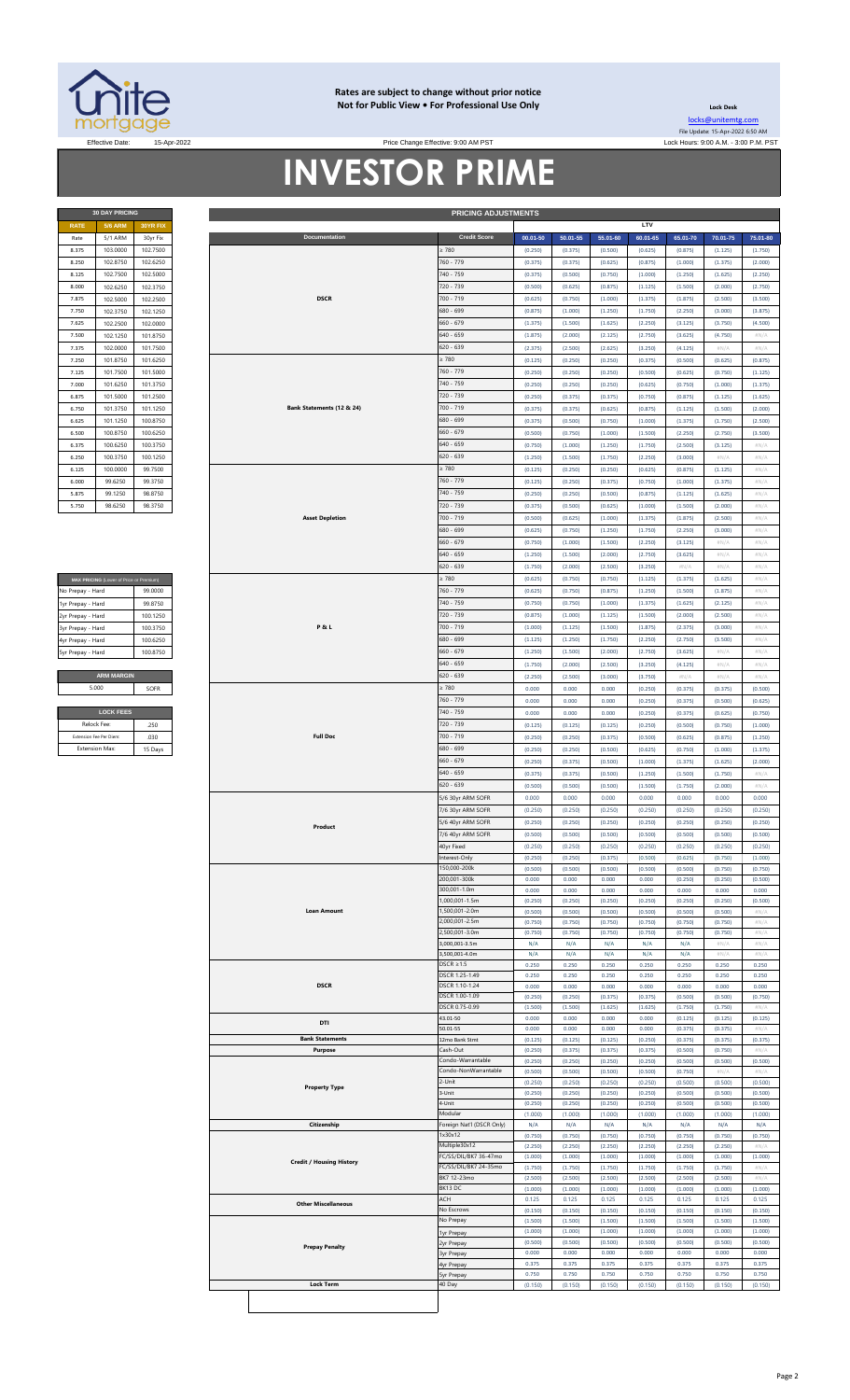

**Rates are subject to change without prior notice Not for Public View • For Professional Use Only** 

**Lock Desk** locks@unitemtg.com File Update: 15-Apr-2022 6:50 AM Lock Hours: 9:00 A.M. - 3:00 P.M. PST

Effective Date: 15-Apr-2022 15-Apr-2022 Price Change Effective: 9:00 AM PST

# **OWNER-OCCUPIED PRIME**

| <b>PRIMARY &amp; SECONDARY HOME</b> |         |                 |  |  |  |
|-------------------------------------|---------|-----------------|--|--|--|
| RATE                                | 5/6 ARM | <b>30YR FIX</b> |  |  |  |
| 30 Day Pricing                      |         |                 |  |  |  |
| Rate                                | 5/1 ARM | 30yr Fix        |  |  |  |
| 8.250                               | 103.375 | 103.125         |  |  |  |
| 8.125                               | 103.250 | 103.000         |  |  |  |
| 8.000                               | 103.125 | 102.875         |  |  |  |
| 7.875                               | 103.000 | 102.750         |  |  |  |
| 7.750                               | 102.875 | 102.625         |  |  |  |
| 7.625                               | 102.750 | 102.500         |  |  |  |
| 7.500                               | 102.625 | 102.375         |  |  |  |
| 7.375                               | 102.500 | 102.250         |  |  |  |
| 7.250                               | 102.375 | 102.125         |  |  |  |
| 7.125                               | 102.250 | 102.000         |  |  |  |
| 7.000                               | 102.125 | 101.875         |  |  |  |
| 6.875                               | 102.000 | 101.750         |  |  |  |
| 6.750                               | 101.875 | 101.625         |  |  |  |
| 6.625                               | 101.750 | 101.500         |  |  |  |
| 6.500                               | 101.625 | 101.375         |  |  |  |
| 6.375                               | 101.375 | 101.125         |  |  |  |
| 6.250                               | 101.125 | 100.875         |  |  |  |
| 6.125                               | 100.875 | 100.625         |  |  |  |
| 6.000                               | 100.625 | 100.375         |  |  |  |
| 5.875                               | 100.250 | 100.000         |  |  |  |
| 5.750                               | 99.875  | 99.625          |  |  |  |
| 5.625                               | 99.375  | 99.125          |  |  |  |
| 5.500                               | 98.875  | 98.625          |  |  |  |

#### **ARM MARGIN** 5.000

| <b>LOCK FEES</b>                        |         |  |  |  |  |
|-----------------------------------------|---------|--|--|--|--|
| Relock Fee:                             | 250     |  |  |  |  |
| <b>Extension Fee Per Diem</b>           | .030    |  |  |  |  |
| <b>Extension Max:</b>                   | 15 Days |  |  |  |  |
|                                         |         |  |  |  |  |
| MAX PRICING (Lower of Price or Premium) |         |  |  |  |  |
| 100,0000                                |         |  |  |  |  |

|                        | <b>PRIMARY &amp; SECONDARY HOME</b>     |                    |                               |                                  |                    | <b>PRICING ADJUSTMENTS</b> |                    |                    |                    |                    |                    |                    |                 |
|------------------------|-----------------------------------------|--------------------|-------------------------------|----------------------------------|--------------------|----------------------------|--------------------|--------------------|--------------------|--------------------|--------------------|--------------------|-----------------|
| <b>RATE</b>            | <b>5/6 ARM</b>                          | 30YR FIX           |                               |                                  |                    |                            |                    |                    | LTV                |                    |                    |                    |                 |
| 30 Day Pricing         |                                         |                    | <b>Documentation</b>          | <b>Credit Score</b>              | 00.01-50           | 50.01-55                   | 55.01-60           | 60.01-65           | 65.01-70           | 70.01-75           | 75.01-80           | 80.01-85           | 85.01-90        |
| Rate                   | 5/1 ARM                                 | 30yr Fix           |                               | $\geq 780$                       | 0.000              | 0.000                      | 0.000              | (0.250)            | (0.375)            | (0.375)            | (0.500)            | (0.750)            | (1.125)         |
| 8.250                  | 103.375                                 | 103.125            |                               | 760 - 779                        | 0.000              | 0.000                      | 0.000              | (0.250)            | (0.375)            | (0.500)            | (0.625)            | (0.875)            | (1.375)         |
| 8.125                  | 103.250                                 | 103.000            |                               | 740 - 759                        | 0.000              | 0.000                      | 0.000              | (0.250)            | (0.375)            | (0.625)            | (0.750)            | (1.125)            | (1.625)         |
| 8.000<br>7.875         | 103.125<br>103.000                      | 102.875<br>102.750 | <b>Full Doc</b>               | 720 - 739<br>700 - 719           | (0.125)<br>(0.250) | (0.125)<br>(0.250)         | (0.125)<br>(0.375) | (0.250)            | (0.500)            | (0.750)<br>(0.875) | (1.000)            | (1.250)<br>(1.625) | (1.875)         |
| 7.750                  | 102.875                                 | 102.625            |                               | 680 - 699                        | (0.250)            |                            | (0.500)            | (0.500)            | (0.625)            | (1.000)            | (1.250)            | (2.000)            | (2.250)         |
| 7.625                  | 102.750                                 | 102.500            |                               | $660 - 679$                      | (0.250)            | (0.250)<br>(0.375)         | (0.500)            | (0.625)            | (0.750)            | (1.625)            | (1.375)<br>(2.000) | (2.750)            | #N/A<br>$\#N/A$ |
| 7.500                  | 102.625                                 | 102.375            |                               | $640 - 659$                      | (0.375)            | (0.375)                    | (0.500)            | (1.000)<br>(1.250) | (1.375)<br>(1.500) | (1.750)            | (2.250)            | $\#N/A$            | #N/A            |
| 7.375                  | 102.500                                 | 102.250            |                               | $620 - 639$                      | (0.500)            | (0.500)                    | (0.500)            | (1.500)            | (1.750)            | (2.000)            | (2.500)            | $\#N/A$            | #N/A            |
| 7.250                  | 102.375                                 | 102.125            |                               | $\geq 780$                       | (0.125)            | (0.250)                    | (0.250)            | (0.375)            | (0.500)            | (0.625)            | (0.875)            | (1.250)            | (2.000)         |
| 7.125                  | 102.250                                 | 102.000            |                               | 760 - 779                        | (0.250)            | (0.250)                    | (0.250)            | (0.500)            | (0.625)            | (0.750)            | (1.125)            | (1.625)            | (2.375)         |
| 7.000                  | 102.125                                 | 101.875            |                               | 740 - 759                        | (0.250)            | (0.250)                    | (0.250)            | (0.625)            | (0.750)            | (1.000)            | (1.375)            | (1.875)            | (2.875)         |
| 6.875                  | 102.000                                 | 101.750            |                               | 720 - 739                        | (0.250)            | (0.375)                    | (0.375)            | (0.750)            | (0.875)            | (1.125)            | (1.625)            | (2.250)            | (3.375)         |
| 6.750                  | 101.875                                 | 101.625            | Bank Statement / 1099         | 700 - 719                        | (0.375)            | (0.375)                    | (0.625)            | (0.875)            | (1.125)            | (1.500)            | (2.000)            | (2.750)            | (4.000)         |
| 6.625                  | 101.750                                 | 101.500            |                               | 680 - 699                        | (0.375)            | (0.500)                    | (0.750)            | (1.000)            | (1.375)            | (1.750)            | (2.500)            | (3.500)            | #N/A            |
| 6.500                  | 101.625                                 | 101.375            |                               | $660 - 679$                      | (0.500)            | (0.750)                    | (1.000)            | (1.500)            | (2.250)            | (2.750)            | (3.500)            | (4.250)            | #N/A            |
| 6.375                  | 101.375                                 | 101.125            |                               | $640 - 659$                      | (0.750)            | (1.000)                    | (1.250)            | (1.750)            | (2.500)            | (3.125)            | (4.000)            | #N/A               | $\#N/A$         |
| 6.250                  | 101.125                                 | 100.875            |                               | $620 - 639$                      | (1.250)            | (1.500)                    | (1.750)            | (2.250)            | (3.000)            | (3.625)            | #N/A               | $\#N/A$            | #N/A            |
| 6.125                  | 100.875                                 | 100.625            |                               | $\geq 780$                       | (0.125)            | (0.250)                    | (0.250)            | (0.625)            | (0.875)            | (1.125)            | (1.625)            | #N/A               | $\#N/A$         |
| 6.000                  | 100.625<br>100.375                      |                    |                               | 760 - 779                        | (0.125)            | (0.250)                    | (0.375)            | (0.750)            | (1.000)            | (1.375)            | (2.000)            | #N/A               | #N/A            |
| 5.875                  | 100.250                                 | 100.000            |                               | 740 - 759                        | (0.250)            | (0.250)                    | (0.500)            | (0.875)            | (1.125)            | (1.625)            | (2.375)            | #N/A               | $\#N/A$         |
| 5.750                  | 99.875                                  | 99.625             |                               | 720 - 739                        | (0.375)            | (0.500)                    | (0.625)            | (1.000)            | (1.500)            | (2.000)            | (2.875)            | #N/A               | #N/A            |
| 5.625                  | 99.375                                  | 99.125             | <b>Asset Depletion</b>        | $700 - 719$                      | (0.500)            | (0.625)                    | (1.000)            | (1.375)            | (1.875)            | (2.500)            | (3.500)            | #N/A               | $\#N/A$         |
| 5.500                  | 98.875                                  | 98.625             |                               | 680 - 699                        | (0.625)            | (0.750)                    | (1.250)            | (1.750)            | (2.250)            | (3.000)            | (4.500)            | #N/A               | #N/A            |
|                        |                                         |                    |                               | $660 - 679$                      | (0.750)            | (1.000)                    | (1.500)            | (2.250)            | (3.125)            | (4.375)            | #N/A               | #N/A               | $\#N/A$         |
|                        |                                         |                    |                               | $640 - 659$                      | (1.250)            | (1.500)                    | (2.000)            | (2.750)            | (3.625)            | (4.875)            | #N/A               | $\#N/A$            | $\#N/A$         |
|                        | <b>ARM MARGIN</b>                       |                    |                               | $620 - 639$                      | (1.750)            | (2.000)                    | (2.500)            | (3.250)            | (4.125)            | $\#N/A$            | #N/A               | $\#N/A$            | #N/A            |
| 5.000                  |                                         | SOFR               |                               | $\geq 780$                       | (0.625)            | (0.750)                    | (0.750)            | (1.125)            | (1.375)            | (1.625)            | (2.250)            | #N/A               | #N/A            |
|                        |                                         |                    |                               | 760 - 779                        | (0.625)            | (0.750)                    | (0.875)            | (1.250)            | (1.500)            | (1.875)            | (2.625)            | #N/A               | #N/A            |
|                        |                                         |                    |                               | 740 - 759                        | (0.750)            | (0.750)                    | (1.000)            | (1.375)            | (1.625)            | (2.125)            | (3.000)            | #N/A               | #N/A            |
| Relock Fee:            | <b>LOCK FEES</b>                        | .250               | P & L Only - WVOE             | 720 - 739<br>700 - 719           | (0.875)<br>(1.000) | (1.000)                    | (1.125)            | (1.500)            | (2.000)            | (2.500)<br>(3.000) | (3.500)<br>(4.250) | #N/A<br>#N/A       | #N/A<br>#N/A    |
| Extension Fee Per Diem |                                         | .030               |                               | 680 - 699                        | (1.125)            | (1.125)<br>(1.250)         | (1.500)<br>(1.750) | (1.875)<br>(2.250) | (2.375)<br>(2.750) | (3.500)            | (5.000)            | #N/A               | #N/A            |
| <b>Extension Max:</b>  |                                         | 15 Days            |                               | $660 - 679$                      | (1.250)            | (1.500)                    | (2.000)            | (2.750)            | (3.625)            | (4.875)            | #N/A               | #N/A               | #N/A            |
|                        |                                         |                    |                               | $640 - 659$                      | (1.750)            | (2.000)                    | (2.500)            | (3.250)            | (4.125)            | (5.375)            | #N/A               | #N/A               | #N/A            |
|                        | MAX PRICING (Lower of Price or Premium) |                    |                               | $620 - 639$                      | (2.250)            | (2.500)                    | (3.000)            | (3.750)            | (4.625)            | #N/A               | #N/A               | #N/A               | #N/A            |
|                        | 100.0000                                |                    |                               | No Bank Stmt                     | 0.000              | 0.000                      | 0.000              | 0.000              | 0.000              | 0.000              | 0.000              | 0.000              | 0.000           |
|                        |                                         |                    |                               |                                  |                    |                            |                    |                    |                    |                    |                    |                    |                 |
|                        |                                         |                    | <b>Bank Statements</b>        | 12mo Bank Stmt                   | (0.125)            | (0.125)                    | (0.125)            | (0.250)            | (0.375)            | (0.375)            | (0.375)            | (0.500)            | (0.500)         |
|                        |                                         |                    |                               | 24mo Bank Stmt                   | 0.000              | 0.000                      | 0.000              | 0.000              | 0.000              | 0.000              | 0.000              | 0.000              | 0.000           |
|                        |                                         |                    |                               | 7/6 30yr ARM SOFR                | (0.250)            | (0.250)                    | (0.250)            | (0.250)            | (0.250)            | (0.250)            | (0.250)            | (0.250)            | (0.250)         |
|                        |                                         |                    |                               | 5/6 40yr ARM SOFR                | (0.250)            | (0.250)                    | (0.250)            | (0.250)            | (0.250)            | (0.250)            | (0.250)            | (0.250)            | (0.250)         |
|                        |                                         |                    | Product                       | 7/6 40yr ARM SOFR                | (0.500)            | (0.500)                    | (0.500)            | (0.500)            | (0.500)            | (0.500)            | (0.500)            | (0.500)            | (0.500)         |
|                        |                                         |                    |                               | 40yr Fixed                       | (0.250)            | (0.250)                    | (0.250)            | (0.250)            | (0.250)            | (0.250)            | (0.250)            | (0.250)            | (0.250)         |
|                        |                                         |                    |                               | Interest-Only                    | (0.250)            | (0.250)                    | (0.375)            | (0.500)            | (0.625)            | (0.750)            | (1.000)            | (1.750)            | #N/A            |
|                        |                                         |                    |                               | 150,000-200k                     | (0.500)            | (0.500)                    | (0.500)            | (0.500)            | (0.500)            | (0.750)            | (0.750)            | (1.000)            | (1.000)         |
|                        |                                         |                    |                               | 200,001-300k                     | 0.000              | 0.000                      | 0.000              | 0.000              | (0.250)            | (0.250)            | (0.250)            | (0.500)            | (0.500)         |
|                        |                                         |                    |                               | 300,001-400k                     | 0.000              | 0.000                      | 0.000              | 0.000              | 0.000              | 0.000              | 0.000              | (0.500)            | (0.500)         |
|                        |                                         |                    |                               | 400,001-1,000,000                | 0.000              | 0.000                      | 0.000              | 0.000              | 0.000              | 0.000              | 0.000              | 0.000              | 0.000           |
|                        |                                         |                    | <b>Loan Amount</b>            | 1,000,001-1.5m                   | (0.250)            | (0.250)                    | (0.250)            | (0.250)            | (0.250)            | (0.250)            | (0.250)            | (0.250)            | (0.250)         |
|                        |                                         |                    |                               | 1,500,001-2.0m                   | (0.500)            | (0.500)                    | (0.500)            | (0.500)            | (0.500)            | (0.500)            | (0.500)            | #N/A               | $\#N/A$         |
|                        |                                         |                    |                               | 2,000,001-2.5m<br>2,500,001-3.0m | (0.750)<br>(0.750) | (0.750)<br>(0.750)         | (0.750)<br>(0.750) | (0.750)<br>(0.750) | (0.750)<br>(0.750) | (0.750)<br>(0.750) | (0.750)<br>(0.750) | $\#N/A$<br>#N/A    | #N/A<br>$\#N/A$ |
|                        |                                         |                    |                               | 3,000,001-3.5m                   | N/A                | N/A                        | N/A                | N/A                | N/A                | N/A                | #N/A               | $\#N/A$            | #N/A            |
|                        |                                         |                    |                               | 43.01-50                         | 0.000              | 0.000                      | 0.000              | 0.000              | 0.000              | (0.125)            | (0.125)            | (0.125)            | (0.125)         |
|                        |                                         |                    | DTI                           | 50.01-55                         | 0.000              | 0.000                      | 0.000              | 0.000              | 0.000              | (0.375)            | (0.375)            | $\#N/A$            | #N/A            |
|                        |                                         |                    | Cash Out                      |                                  | (0.250)            | (0.375)                    | (0.375)            | (0.375)            | (0.500)            | (0.750)            | (1.250)            | #N/A               | $\#N/A$         |
|                        |                                         |                    | <b>Second Home</b>            |                                  | (0.500)            | (0.500)                    | (0.500)            | (0.500)            | (0.500)            | (0.500)            | (0.500)            | $\#N/A$            | #N/A            |
|                        |                                         |                    | Geographical                  | Non-CA                           | 0.250              | 0.250                      | 0.250              | 0.250              | 0.250              | 0.250              | 0.250              | 0.250              | 0.250           |
|                        |                                         |                    |                               | Condo-Warrantable                | (0.250)            | (0.250)                    | (0.250)            | (0.250)            | (0.500)            | (0.500)            | (0.500)            | (0.500)            | #N/A            |
|                        |                                         |                    |                               | Condo-NonWarrantable             | (0.500)            | (0.500)                    | (0.500)            | (0.500)            | (0.750)            | (0.750)            | #N/A               | $\#N/A$            | #N/A            |
|                        |                                         |                    |                               | 2-Unit                           | (0.250)            | (0.250)                    | (0.250)            | (0.250)            | (0.500)            | (0.500)            | (0.500)            | (0.750)            | $\#N/A$         |
|                        |                                         |                    | <b>Property Type</b>          | 3-Unit                           | (0.250)            | (0.250)                    | (0.250)            | (0.250)            | (0.500)            | (0.500)            | (0.500)            | (0.750)            | #N/A            |
|                        |                                         |                    |                               | 4-Unit                           | (0.250)            | (0.250)                    | (0.250)            | (0.250)            | (0.500)            | (0.500)            | (0.500)            | (0.750)            | #N/A            |
|                        |                                         |                    |                               | Modular                          | (1.000)            | (1.000)                    | (1.000)            | (1.000)            | (1.000)            | (1.000)            | (1.000)            | #N/A               | #N/A            |
|                        |                                         |                    |                               | Rural                            | (1.000)            | (1.000)                    | (1.000)            | (1.000)            | (1.000)            | (1.000)            | #N/A               | $\#N/A$            | #N/A            |
|                        |                                         |                    |                               | 1x30x12                          | (0.750)            | (0.750)                    | (0.750)            | (0.750)            | (0.750)            | (0.750)            | (0.750)            | (1.000)            | (1.000)         |
|                        |                                         |                    |                               | Multiple30x12                    | (2.250)            | (2.250)                    | (2.250)            | (2.250)            | (2.250)            | (2.250)            | (2.500)            | (2.500)            | #N/A            |
|                        |                                         |                    |                               | FC/SS/DIL/BK7 36-47mo            | (1.000)            | (1.000)                    | (1.000)            | (1.000)            | (1.000)            | (1.000)            | (1.000)            | (1.000)            | (1.000)         |
|                        |                                         |                    | <b>Credit/Housing History</b> | FC/SS/DIL/BK7 24-35mo            | (1.750)            | (1.750)                    | (1.750)            | (1.750)            | (1.750)            | (1.750)            | (1.750)            | (1.750)            | #N/A            |
|                        |                                         |                    |                               | BK7 12-23mo                      | (2.500)            | (2.500)                    | (2.500)            | (2.500)            | (2.500)            | (2.500)            | (2.500)            | (2.500)            | $\#N/A$         |
|                        |                                         |                    |                               | BK13 DC                          | (1.000)            | (1.000)                    | (1.000)            | (1.000)            | (1.000)            | (1.000)            | (1.000)            | (1.000)            | (1.000)         |
|                        |                                         |                    | <b>Misccellaneous</b>         | ACH                              | 0.125              | 0.125                      | 0.125              | 0.125              | 0.125              | 0.125              | 0.125              | 0.125              | 0.125           |
|                        |                                         |                    | <b>Lock Term</b>              | No Escrows (No HPML)<br>40 Day   | (0.150)<br>(0.150) | (0.150)                    | (0.150)<br>(0.150) | (0.150)<br>(0.150) | (0.150)            | (0.150)<br>(0.150) | (0.150)            | (0.150)<br>(0.150) | (0.150)         |
|                        |                                         |                    |                               |                                  |                    | (0.150)                    |                    |                    | (0.150)            |                    | (0.150)            |                    | (0.150)         |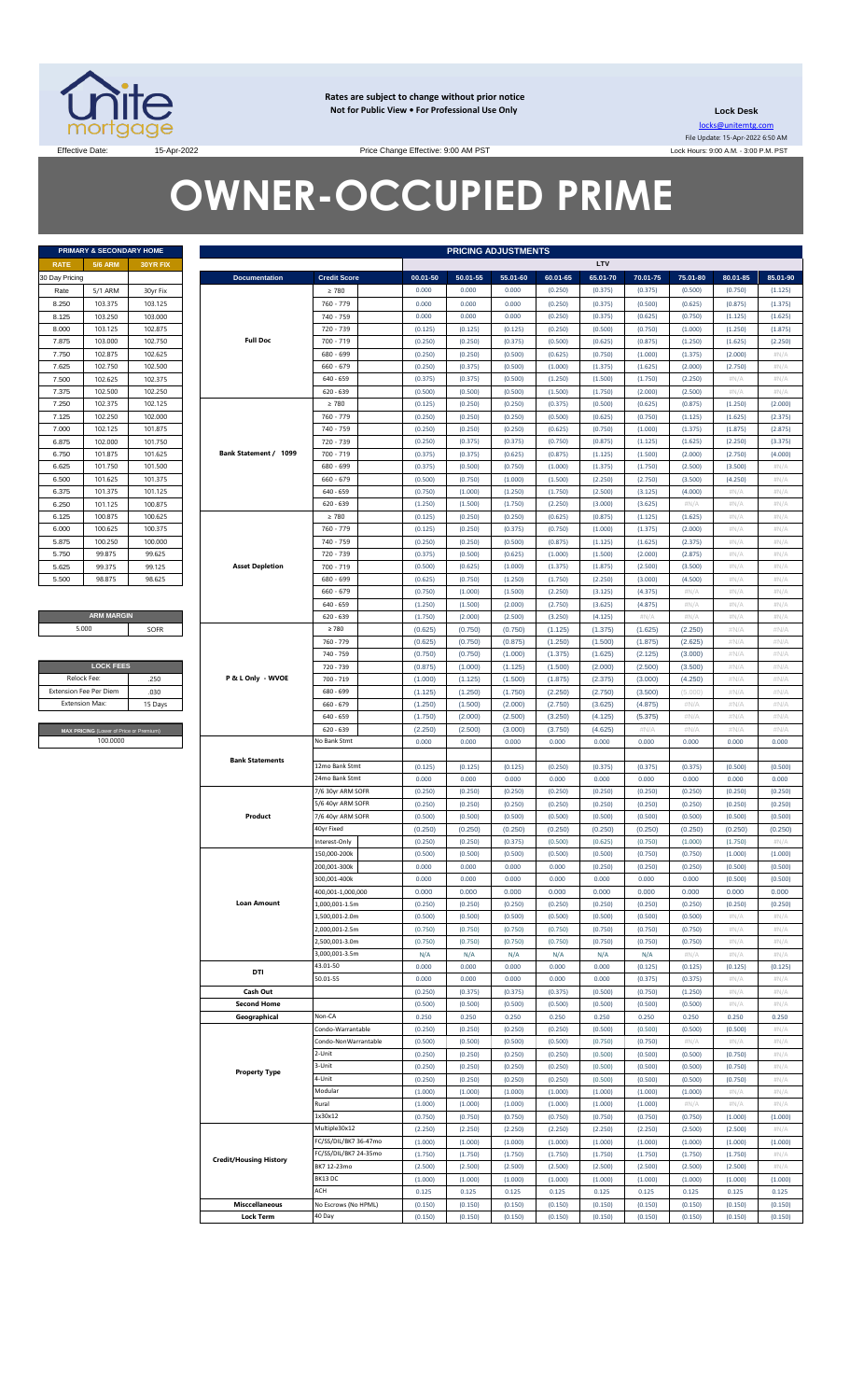

#### [V](https://unitemortgage.com/)isit: https://unitemortgage.com

The pricing engine is the Formal price given, please access it through: **Quick Pricer:** [https://un](https://unitemortgage.com/broker-resources/price-my-loan/)itemortgage.com/broker-resources/price-my-loan/

### **CALL US TODAY: 800-777-1207**

#### **ITIN PRODUCTS AND PRICING**

#### **ITIN PRIME LOANS**

#### **All Pricing is Par all adjustments are Rate adjusments.**

| 30 Year Fixed                                                            |        |        |        |        |        |        |  |
|--------------------------------------------------------------------------|--------|--------|--------|--------|--------|--------|--|
| Credit / LTV up to 60% 60.01-65% 65.01-70% 70.01-75% 75.01-80% 80.01-85% |        |        |        |        |        |        |  |
| > 720                                                                    | 5.875% | 6.125% | 6.250% | 6.500% | 6.750% | 7.125% |  |
| $700 - 719$                                                              | 6.125% | 6.250% | 6.375% | 6.625% | 6.875% | 7.250% |  |
| $690 - 699$                                                              | 6.250% | 6.375% | 6.625% | 6.750% | 7.250% | 7.375% |  |
| $680 - 699$                                                              | 6.250% | 6.375% | 6.625% | 6.750% | 7.250% |        |  |

|                     | **Rate Adjustments**                    |        |              |                       |           |
|---------------------|-----------------------------------------|--------|--------------|-----------------------|-----------|
|                     | SFOO (detached)                         | 0.000% |              | 15 year               | $-0.250%$ |
| <b>Property</b>     | 2nd Home (detached)                     | 0.000% | Loan         | 20 year               | $-0.125%$ |
| <b>Type</b>         | Condo/Townhome<br><b>Term</b><br>0.500% |        | 25 year      | 0.000%                |           |
|                     | (Attached, No Highrises)                |        |              | 30 year               | 0.000%    |
|                     | \$75,000 - \$647,200                    | 0.000% | <b>Other</b> | Profit & Loss         | 0.250%    |
| Loan<br><b>Size</b> | \$647,201 - \$750,000                   | 0.150% |              | <b>Bank Statement</b> | 0.250%    |
|                     | \$750,001 - \$1,250,000                 | 0.300% |              | Cash Out Refi*        | 0.500%    |

| <b>LTV Parameters</b>                                                                                               | <b>LTV Limits</b> | <b>LTV Limits</b> |  |  |  |  |
|---------------------------------------------------------------------------------------------------------------------|-------------------|-------------------|--|--|--|--|
| $$75,000 - $647,200$                                                                                                | Max 85%*          | Max 85%*          |  |  |  |  |
| \$647.201 - \$750.000                                                                                               | Max 80%           | Max 80%           |  |  |  |  |
| $$750,001 - $1,250,000$                                                                                             | Max 75%           | Max 75%           |  |  |  |  |
| 2nd Home/Condo/Townhome<br>$\alpha$<br><b>Any Gift Funds</b>                                                        | Max 80%           | Max 80%           |  |  |  |  |
| *Max 85% in CA, CT, IL, NJ, and NY<br>C3 or better property Condition.<br>3 months reserves required (80.01% - 85%) |                   |                   |  |  |  |  |

| Cash Out Refinance* (Not Available in TX) |         |  |  |  |  |  |
|-------------------------------------------|---------|--|--|--|--|--|
| $$75.000 - $647.200$                      | Max 75% |  |  |  |  |  |
| \$647.201 - \$750.000                     | Max 75% |  |  |  |  |  |
| $$750.001 - $1.250.000$                   | Max 70% |  |  |  |  |  |

No bankruptcy, foreclosure, or short sale within 4 years. View our requirements to see criteria to obtain a specific LTV.

#### **ITIN NON PRIME LOANS**

|              |           | <b>30 Year Fixed Rates</b> |           |           |                   |
|--------------|-----------|----------------------------|-----------|-----------|-------------------|
| Credit / LTV | up to 60% | 60.01-65%                  | 65.01-70% | 70.01-75% | 75.01-80%         |
| >740         | 6.125%    | 6.250%                     | 6.375%    | 6.750%    | 6.990%            |
| 720 - 739    | 6.250%    | 6.375%                     | 6.750%    | 6.875%    | 7.125%            |
| $700 - 719$  | 6.375%    | 6.750%                     | 6.875%    | 6.990%    | 7.250%            |
| 680 - 699    | 6.750%    | 6.875%                     | 6.990%    | 7.125%    | 7.375%            |
| 660 - 679    | 6.875%    | 6.990%                     | 7.125%    | 7.250%    | 7.500%            |
| 640 - 659    | 7.500%    | 7.625%                     | 7.750%    | 7.875%    |                   |
| 620 - 639    | 8.125%    | 8.250%                     | 8.375%    | 8.500%    | <b>Floor Rate</b> |
| No Score     | 8.500%    | 8.625%                     | 8.750%    | 8.875%    | 5.450%            |
| $600 - 619$  | 9.250%    | 9.375%                     | 9.500%    | 9.625%    |                   |

|                      | **'Rate Adjustments**  |           |                              |                       |           |
|----------------------|------------------------|-----------|------------------------------|-----------------------|-----------|
|                      | SFOO/2nd Home          | 0.000%    | <b>Loan Size</b>             | \$50,000 - \$74,999   | 1.000%    |
| Property             | Condo/Townhome -       | 0.500%    | (Min. 640)<br>credit if Ioan | \$75,000 - \$647,200  | 0.000%    |
| Note:                | Attached               |           | $>$ \$510,400)               | \$647.201 - \$750.000 | 0.350%    |
| <b>Highrises not</b> | Multi Family 2-4 units | 0.500%    |                              | < 15 Year Term        | $-0.375%$ |
| eligible.            | Mobile on Land         | 1.000%    | <b>Term</b>                  | 20 Year Term          | $-0.125%$ |
|                      | Vacant Land            | <b>NA</b> |                              | > 25 Year Term        | 0.000%    |
|                      | Owner Occupied         | $0.000\%$ |                              | $LTV < 50\%$          | $-0.125%$ |
| Occupancy            |                        |           | Other                        | Full Doc              | 0.000%    |
|                      | Non-Owner              | 1.000%    |                              | All Alternative Doc   | 0.250%    |
|                      | Occupied (NOO)         |           |                              | Cash-Out Refi*        | 0.500%    |

| <b>LTV Parameters</b>                        | <b>LTV Limits</b> |
|----------------------------------------------|-------------------|
| \$50,000 - \$74,999                          | 70%               |
| \$75,000 - \$647,200                         | 80%               |
| $$647,201 - $750,000 (> 640 \text{ credit})$ | 75%               |
| Condo / Townhome / 2nd Home                  | 75%               |
| <b>Investment property / Multi-Family</b>    | 70%               |
|                                              |                   |

Need 0X30 housing history for 6 months To Qualify for 75.01% - 80%

| Cash Out Refinance (> 640 Credit Min) (Not Available in TX) |         |  |
|-------------------------------------------------------------|---------|--|
| $$50.000 - $74.999$                                         | Max 70% |  |
| \$75,000 - \$647,200                                        | Max 75% |  |
| \$647.201 - \$750.000                                       | Max 70% |  |

| <b>Max Term</b>                       |          |
|---------------------------------------|----------|
| Double Wide Mobile Home               | 20 years |
| NOO <75%                              | 20 years |
| $NOO > = 75.000$                      | 25 Years |
| SF/2nd Home/Condo/Townhome<\$75,000   | 25 Years |
| SF/2nd Home/Condo/Townhome >=\$75,000 | 30 Years |
|                                       |          |
| บพ                                    | \$1.795  |

\*If cash-out >\$2,000 after loan payoff, closing costs, and prepaids. Cash-Out Refis not available in TX. High-cost mortgages (12 CFR 1026.32) are ineligible for purchase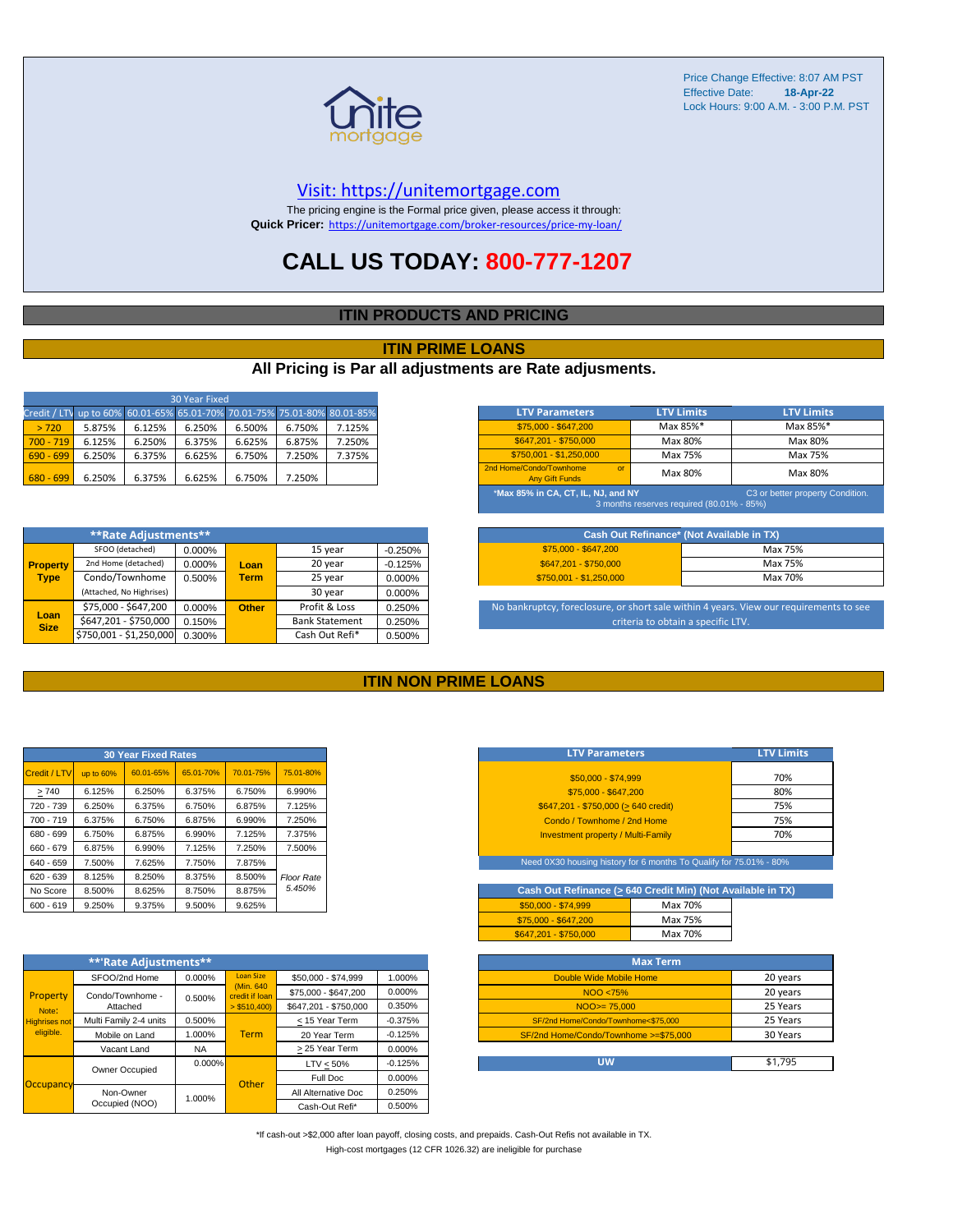

### [V](https://unitemortgage.com/)isit: https://unitemortgage.com

The pricing engine is the Formal price given, please access it through:

**Quick Pricer:** [https://un](https://unitemortgage.com/broker-resources/price-my-loan/)itemortgage.com/broker-resources/price-my-loan/

### **CALL US TODAY: 800-777-1207**

#### **CONVENTIONAL PRODUCTS AND PRICING**

|       |         |                             |         |       |                             |         | <b>CONFORMING LOANS</b> |       |                             |         |         |       |               |                             |               |
|-------|---------|-----------------------------|---------|-------|-----------------------------|---------|-------------------------|-------|-----------------------------|---------|---------|-------|---------------|-----------------------------|---------------|
|       |         | <b>DU CONF CONV 30 YEAR</b> |         |       | <b>DU CONF CONV 20 YEAR</b> |         |                         |       | <b>DU CONF CONV 15 YEAR</b> |         |         |       |               | <b>DU CONF CONV 10 YEAR</b> |               |
| Rate  | 10 Day  | 25 Day                      | 40 Day  | Rate  | 10 Day                      | 25 Day  | 40 Day                  | Rate  | 10 Day                      | 25 Day  | 40 Day  | Rate  | 10 Day        | 25 Day                      | <b>40 Day</b> |
| 5.625 | (3.500) | (3.375)                     | (3.250) | 5.625 | (3.375)                     | (3.250) | (3.125)                 | 4.625 | (2.250)                     | (2.125) | (2.000) | 4.750 | (2.500)       | (2.375)                     | (2.250)       |
| 5.500 | (3.125) | (3.000)                     | (2.875) | 5.500 | (3.125)                     | (3.000) | (2.875)                 | 4.500 | (1.875)                     | (1.750) | (1.625) | 4.625 | (2.125)       | (2.000)                     | (1.875)       |
| 5.375 | (2.750) | (2.625)                     | (2.500) | 5.375 | (3.000)                     | (2.875) | (2.750)                 | 4.375 | (1.500)                     | (1.375) | (1.250) | 4.500 | (1.750)       | (1.625)                     | (1.500)       |
| 5.250 | (2.375) | (2.250)                     | (2.125) | 5.250 | (2.625)                     | (2.500) | (2.375)                 | 4.250 | (1.500)                     | (1.375) | (1.250) | 4.375 | (1.375)       | (1.250)                     | (1.125)       |
| 5.125 | (2.125) | (2.000)                     | (1.875) | 5.125 | (2.250)                     | (2.125) | (2.000)                 | 4.125 | (0.875)                     | (0.750) | (0.625) | 4.250 | (1.125)       | (1.000)                     | (0.875)       |
| 5.000 | (1.750) | (1.625)                     | (1.500) | 5.000 | (2.000)                     | (1.875) | (1.750)                 | 4.000 | (0.500)                     | (0.375) | (0.250) | 4.125 | (1.125)       | (1.000)                     | (0.875)       |
| 4.875 | (1.250) | (1.125)                     | (1.000) | 4.875 | (1.625)                     | (1.500) | (1.375)                 | 3.875 | (0.125)                     | 0.000   | 0.125   | 4.000 | (0.625)       | (0.500)                     | (0.375)       |
| 4.750 | (0.750) | (0.625)                     | (0.500) | 4.750 | (1.250)                     | (1.125) | (1.000)                 | 3.750 | 0.625                       | 0.750   | 0.875   | 3.875 | (0.125)       | 0.000                       | 0.125         |
| 4.625 | (0.250) | (0.125)                     | 0.000   | 4.625 | (0.875)                     | (0.750) | (0.625)                 | 3.625 | 1.125                       | 1.250   | 1.375   | 3.750 | 0.375         | 0.500                       | 0.625         |
| 4.500 | 0.375   | 0.500                       | 0.625   | 4.500 | (0.500)                     | (0.375) | (0.250)                 | 3.500 | 1.625                       | 1.750   | 1.875   | 3.625 | 0.625         | 0.750                       | 0.875         |
| 4.375 | 0.875   | 1.000                       | 1.125   | 4.375 | 0.000                       | 0.125   | 0.250                   | 3.375 | 2.125                       | 2.250   | 2.375   | 3.500 | 1.125         | 1.250                       | 1.375         |
| 4.250 | 1.375   | 1.500                       | 1.625   | 4.250 | 0.375                       | 0.500   | 0.625                   | 3.250 | 2.625                       | 2.750   | 2.875   | 3.375 | 1.625         | 1.750                       | 1.875         |
|       |         |                             |         |       |                             |         |                         |       |                             |         |         |       |               |                             |               |
|       |         | LP CONF CONV 30 YEAR        |         |       | LP CONF CONV 20 YEAR        |         |                         |       | LP CONF CONV 15 YEAR        |         |         |       |               | LP CONF CONV 10 YEAR        |               |
| Rate  | 10 Day  | 25 Day                      | 40 Day  | Rate  | 10 Day                      | 25 Day  | 40 Day                  | Rate  | 10 Day                      | 25 Day  | 40 Day  | Rate  | <b>10 Day</b> | 25 Day                      | 40 Day        |
| 5.625 | (3.250) | (3.125)                     | (3.000) | 5.625 | (3.250)                     | (3.125) | (3.000)                 | 4.875 | (2.750)                     | (2.625) | (2.500) | 4.750 | (2.250)       | (2.125)                     | (2.000)       |
| 5.500 | (3.000) | (2.875)                     | (2.750) | 5.500 | (3.000)                     | (2.875) | (2.750)                 | 4.750 | (2.375)                     | (2.250) | (2.125) | 4.625 | (2.000)       | (1.875)                     | (1.750)       |
| 5.375 | (2.625) | (2.500)                     | (2.375) | 5.375 | (2.875)                     | (2.750) | (2.625)                 | 4.625 | (2.125)                     | (2.000) | (1.875) | 4.500 | (1.625)       | (1.500)                     | (1.375)       |
| 5.250 | (2.250) | (2.125)                     | (2.000) | 5.250 | (2.500)                     | (2.375) | (2.250)                 | 4.500 | (1.750)                     | (1.625) | (1.500) | 4.375 | (1.250)       | (1.125)                     | (1.000)       |
| 5.125 | (2.000) | (1.875)                     | (1.750) | 5.125 | (2.250)                     | (2.125) | (2.000)                 | 4.375 | (1.375)                     | (1.250) | (1.125) | 4.250 | (1.000)       | (0.875)                     | (0.750)       |
| 5.000 | (1.625) | (1.500)                     | (1.375) | 5.000 | (2.000)                     | (1.875) | (1.750)                 | 4.250 | (1.000)                     | (0.875) | (0.750) | 4.125 | (0.375)       | (0.250)                     | (0.125)       |
| 4.875 | (1.125) | (1.000)                     | (0.875) | 4.875 | (1.625)                     | (1.500) | (1.375)                 | 4.125 | (0.500)                     | (0.375) | (0.250) | 4.000 | (0.250)       | (0.125)                     | 0.000         |
| 4.750 | (0.625) | (0.500)                     | (0.375) | 4.750 | (1.125)                     | (1.000) | (0.875)                 | 4.000 | (0.250)                     | (0.125) | 0.000   | 3.875 | 0.125         | 0.250                       | 0.375         |
| 4.625 | 0.000   | 0.125                       | 0.250   | 4.625 | (0.750)                     | (0.625) | (0.500)                 | 3.875 | 0.250                       | 0.375   | 0.500   | 3.750 | 0.750         | 0.875                       | 1.000         |
| 4.500 | 0.500   | 0.625                       | 0.750   | 4.500 | (0.375)                     | (0.250) | (0.125)                 | 3.750 | 0.750                       | 0.875   | 1.000   | 3.625 | 1.125         | 1.250                       | 1.375         |
| 4.375 | 1.000   | 1.125                       | 1.250   | 4.375 | 0.125                       | 0.250   | 0.375                   | 3.625 | 1.250                       | 1.375   | 1.500   | 3.500 | 1.500         | 1.625                       | 1.750         |
| 4.250 | 1.500   | 1.625                       | 1.750   | 4.250 | 0.500                       | 0.625   | 0.750                   | 3.500 | 1.750                       | 1.875   | 2.000   | 3.375 | 1.875         | 2.000                       | 2.125         |

#### **HIGH BALANCE CONFORMING**

|                                                                                                                  | <b>DU HIGH BALANCE 30 YEAR</b>                                                                                                            |                                                                                                                                    |                                                                                                                                  |                                                                                                                  | <b>DU HIGH BALANCE 15 YEAR</b>                                                                                                        |                                                                                                                                |                                                                                                                                       |      | <b>DU HIGH BALANCE 20 YEAR</b> |                        |        |      |        | <b>DU HIGH BALANCE 10 YEAR</b> |               |
|------------------------------------------------------------------------------------------------------------------|-------------------------------------------------------------------------------------------------------------------------------------------|------------------------------------------------------------------------------------------------------------------------------------|----------------------------------------------------------------------------------------------------------------------------------|------------------------------------------------------------------------------------------------------------------|---------------------------------------------------------------------------------------------------------------------------------------|--------------------------------------------------------------------------------------------------------------------------------|---------------------------------------------------------------------------------------------------------------------------------------|------|--------------------------------|------------------------|--------|------|--------|--------------------------------|---------------|
| Rate<br>5.750<br>5.625<br>5.500<br>5.375<br>5.250<br>5.125<br>5.000<br>4.875<br>4.750<br>4.625<br>4.500<br>4.375 | <b>10 Day</b><br>(2.000)<br>(1.625)<br>(1.125)<br>(0.750)<br>(0.750)<br>(0.875)<br>(0.625)<br>(0.250)<br>0.125<br>0.875<br>1.500<br>2.125 | 25 Day<br>(1.875)<br>(1.500)<br>(1.000)<br>(0.625)<br>(0.625)<br>(0.750)<br>(0.500)<br>(0.125)<br>0.250<br>1.000<br>1.625<br>2.250 | 40 Day<br>(1.750)<br>(1.375)<br>(0.875)<br>(0.500)<br>(0.500)<br>(0.625)<br>(0.375)<br>0.000<br>0.375<br>1.125<br>1.750<br>2.375 | Rate<br>5.000<br>4.875<br>4.750<br>4.625<br>4.500<br>4.375<br>4.250<br>4.125<br>4.000<br>3.875<br>3.750<br>3.625 | <b>10 Day</b><br>(2.000)<br>(1.875)<br>(1.500)<br>(1.125)<br>(0.750)<br>(0.375)<br>0.000<br>0.375<br>0.875<br>1.250<br>1.750<br>2.125 | 25 Day<br>(1.875)<br>(1.750)<br>(1.375)<br>(1.000)<br>(0.625)<br>(0.250)<br>0.125<br>0.500<br>1.000<br>1.375<br>1.875<br>2.250 | <b>40 Day</b><br>(1.750)<br>(1.625)<br>(1.250)<br>(0.875)<br>(0.500)<br>(0.125)<br>0.250<br>0.625<br>1.125<br>1.500<br>2.000<br>2.375 | Rate | 10 Day                         | 25 Day<br><b>SPEAR</b> | 40 Day | Rate | 10 Day | 25 Day                         | <b>40 Day</b> |

Agency Underwriting Fee: \$ 1,095 \* NJ and WA Origination Fee \$1,195 \* NC Commitment Fee \$1,195

e

**MAX NET PRICING IS 104.000 HIGH BALANCE MAX NET PRICING IS 103.000 Rates and pricing are subject to change without notice.** All Rights Reserved. 04.2022 This document is limited to current Unite Mortgage Wholesale Lending Solutions, and should not be intended as legal advice, legal opinion, or any other advice on specific facts or circumstances. Such policy and practice ar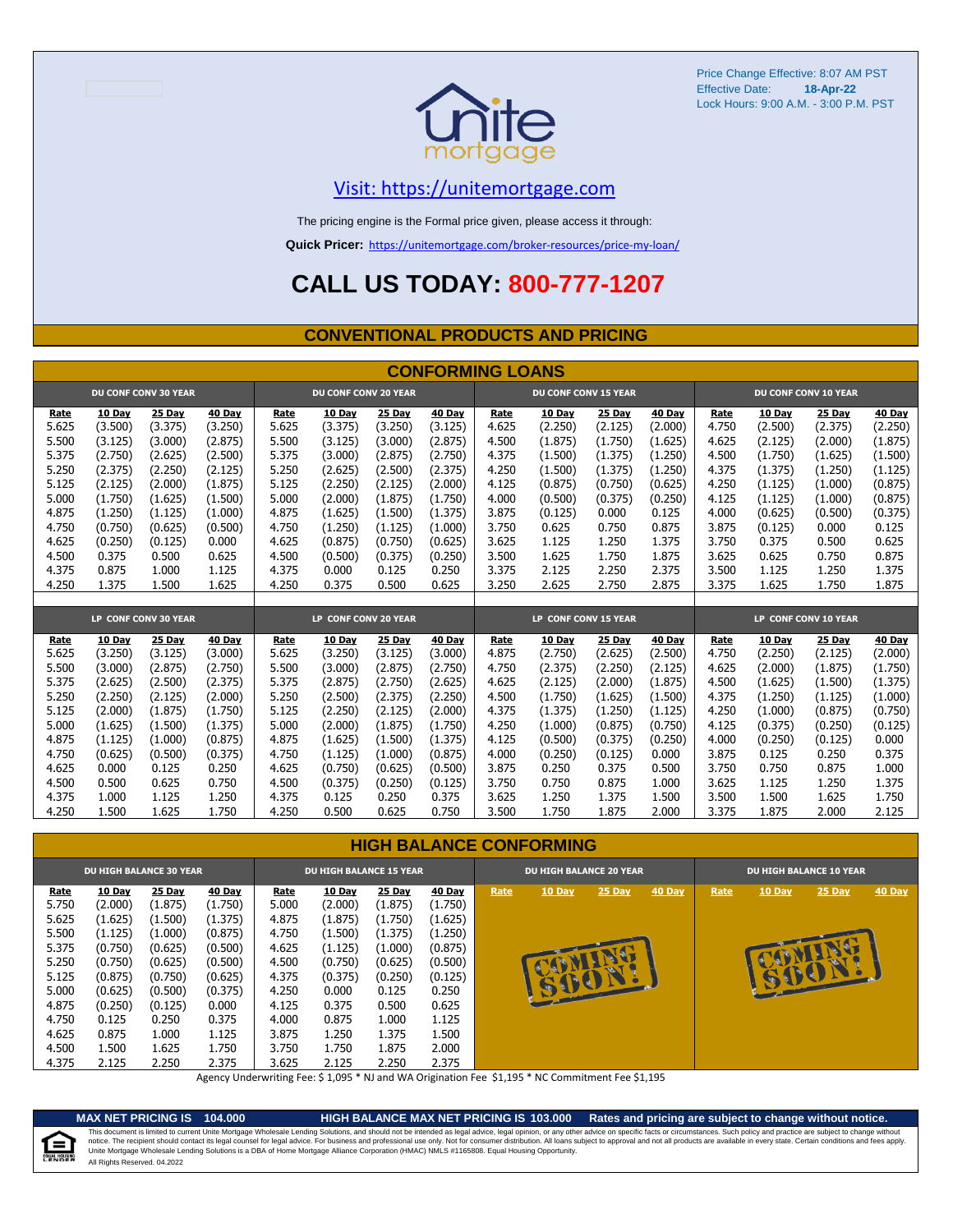

### [V](https://unitemortgage.com/)isit: https://unitemortgage.com

The pricing engine is the Formal price given, please access it through:

**Quick Pricer:** [https://un](https://unitemortgage.com/broker-resources/price-my-loan/)itemortgage.com/broker-resources/price-my-loan/

## **CALL US TODAY: 800-777-1207**

|             |         |                             |         |       |                                   |         |               |       | <b>HOME AFFORDABLE PRODUCTS</b> |               |               |      |                                       |        |        |
|-------------|---------|-----------------------------|---------|-------|-----------------------------------|---------|---------------|-------|---------------------------------|---------------|---------------|------|---------------------------------------|--------|--------|
|             |         | <b>DU HOMEREADY 30 YEAR</b> |         |       | DU HOMEREADY HIGH BALANCE 30 YEAR |         |               |       | LP HOME POSSIBLE 30 YEAR        |               |               |      | LP HOME POSSIBLE HIGH BALANCE 30 YEAR |        |        |
| <b>Rate</b> | 10 Day  | 25 Day                      | 40 Day  | Rate  | <b>10 Day</b>                     | 25 Day  | <b>40 Day</b> | Rate  | 10 Day                          | <b>25 Day</b> | <b>40 Day</b> | Rate | 10 Day                                | 25 Day | 40 Day |
| 5.750       | (3.125) | (3.000)                     | (2.875) | 5.750 | (2.125)                           | (2.000) | (1.875)       | 5.625 | (3.250)                         | (3.125)       | (3.000)       |      |                                       |        |        |
| 5.625       | (3.125) | (3.000)                     | (2.875) | 5.625 | (1.875)                           | (1.750) | (1.625)       | 5.500 | (3.000)                         | (2.875)       | (2.750)       |      |                                       |        |        |
| 5.500       | (2.875) | (2.750)                     | (2.625) | 5.500 | (1.375)                           | (1.250) | (1.125)       | 5.375 | (2.625)                         | (2.500)       | (2.375)       |      |                                       |        |        |
| 5.375       | (2.500) | (2.375)                     | (2.250) | 5.375 | (0.875)                           | (0.750) | (0.625)       | 5.250 | (2.250)                         | (2.125)       | (2.000)       |      |                                       | G      |        |
| 5.250       | (2.000) | (1.875)                     | (1.750) | 5.250 | (0.625)                           | (0.500) | (0.375)       | 5.125 | (1.875)                         | (1.750)       | (1.625)       |      |                                       |        |        |
| 5.125       | (1.750) | (1.625)                     | (1.500) | 5.125 | (0.500)                           | (0.375) | (0.250)       | 5.000 | (1.500)                         | (1.375)       | (1.250)       |      |                                       | SIEDI  |        |
| 5.000       | (1.375) | (1.250)                     | (1.125) | 5.000 | (0.125)                           | 0.000   | 0.125         | 4.875 | (1.125)                         | (1.000)       | (0.875)       |      |                                       |        |        |
| 4.875       | (0.875) | (0.750)                     | (0.625) | 4.875 | 0.250                             | 0.375   | 0.500         | 4.750 | (0.625)                         | (0.500)       | (0.375)       |      |                                       |        |        |
| 4.750       | (0.375) | (0.250)                     | (0.125) | 4.750 | 0.625                             | 0.750   | 0.875         | 4.625 | 0.000                           | 0.125         | 0.250         |      |                                       |        |        |
| 4.625       | 0.125   | 0.250                       | 0.375   | 4.625 | 1.125                             | 1.250   | 1.375         | 4.500 | 0.500                           | 0.625         | 0.750         |      |                                       |        |        |
| 4.500       | 0.500   | 0.625                       | 0.750   | 4.500 | 1.625                             | 1.750   | 1.875         | 4.375 | 1.000                           | 1.125         | 1.250         |      |                                       |        |        |
| 4.375       | 1.125   | 1.250                       | 1.375   | 4.375 | 2.125                             | 2.250   | 2.375         | 4.250 | 1.625                           | 1.750         | 1.875         |      |                                       |        |        |

| <b>HOME READY AND HOMEPOSSIBLE CAP LIMITS</b>      |       |      |       |       |      |       |       |                                                                                                  |       |
|----------------------------------------------------|-------|------|-------|-------|------|-------|-------|--------------------------------------------------------------------------------------------------|-------|
|                                                    |       |      |       |       |      |       |       | LTV <=60 60.01 - 65 65.01 - 70 70.01 - 75 75.01 - 80 80.01 - 85 85.01 - 90 90.01 - 95 95.01 - 97 |       |
| HomeReady/Home Possible FICO >=680 Adjustment Caps | 1.500 | .500 | 1.500 | 1.500 | .500 | 0.000 | 0.000 | 0.000                                                                                            | 0.000 |
| HomeReady/Home Possible FICO <680 Adjustment Caps  | 1.500 | .500 | 1.500 | 1.500 | .500 | .500  | 1.500 | .500                                                                                             | 1.500 |

Agency Underwriting Fee: \$ 1,095 \* NJ and WA Origination Fee \$1,195 \* NC Commitment Fee \$1,195

**MAX NET PRICING IS 104.000 HIGH BALANCE MAX NET PRICING IS 103.000 Rates and pricing are subject to change without notice.**

All Rights Reserved. 04.2022 This document is limited to current Unite Mortgage Wholesale Lending Solutions, and should not be intended as legal advice, legal opinion, or any other advice on specific facts or circumstances. Such policy and practice ar

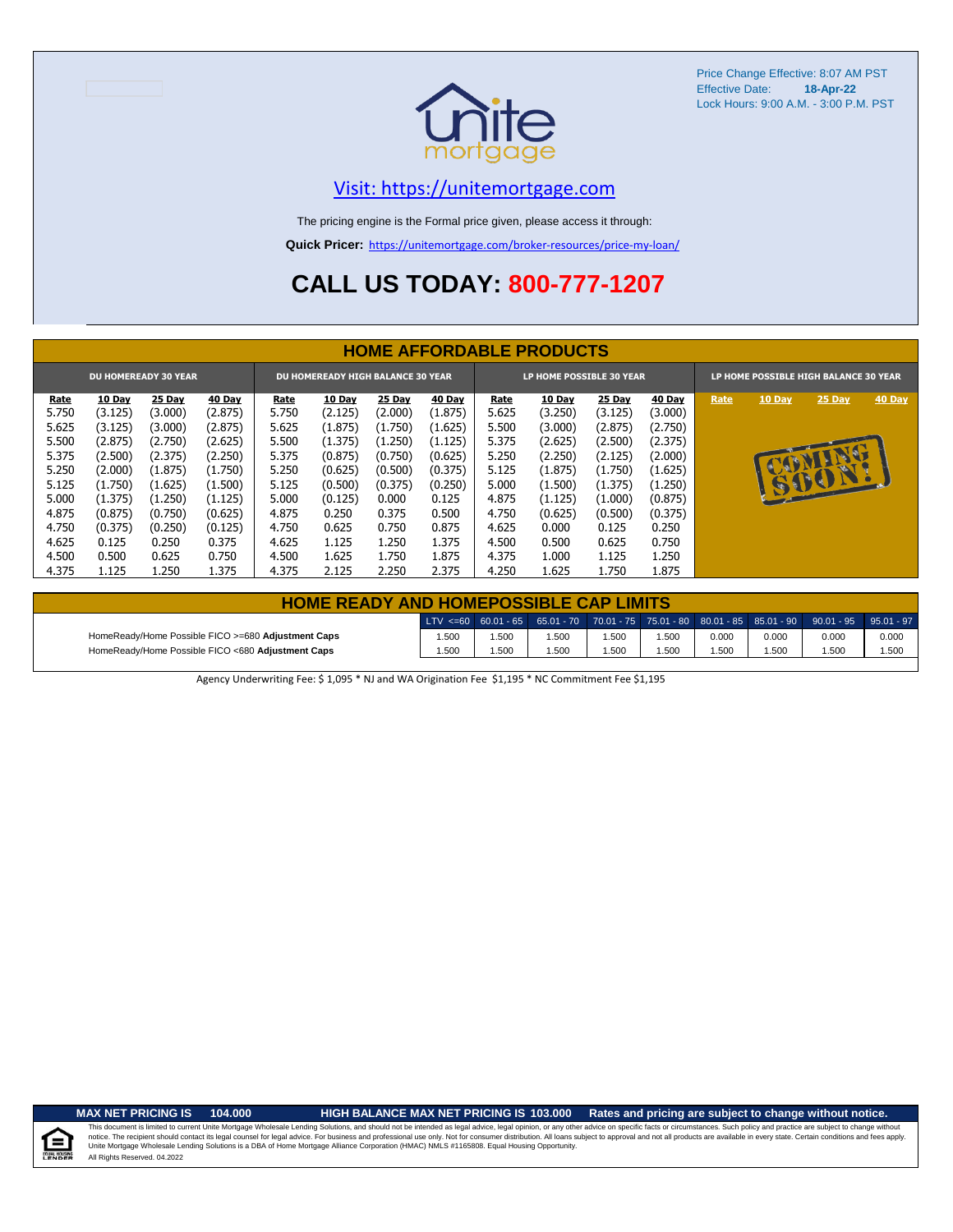

### [V](https://unitemortgage.com/)isit: https://unitemortgage.com

The pricing engine is the Formal price given, please access it through:

**Quick Pricer:** [https://un](https://unitemortgage.com/broker-resources/price-my-loan/)itemortgage.com/broker-resources/price-my-loan/

## **CALL US TODAY: 800-777-1207**

|                                |                                                    | <b>CONVENTIONAL PRICING ADJUSTMENTS</b>                                                |              |                         |              |              |              |                    |              |                      |              |
|--------------------------------|----------------------------------------------------|----------------------------------------------------------------------------------------|--------------|-------------------------|--------------|--------------|--------------|--------------------|--------------|----------------------|--------------|
| Credit Score / LTV             |                                                    | Loan Terms > 15 years                                                                  | $LTV \le 60$ | $60.01 - 70$            | $70.01 - 75$ | $75.01 - 80$ | $80.01 - 85$ | $85.01 - 90$       | $90.01 - 95$ | $95.01 - 97$         | >97.00%      |
| $740+$                         |                                                    |                                                                                        | 0.000        | 0.250                   | 0.250        | 0.500        | 0.250        | 0.250              | 0.250        | 0.750                | 0.750        |
| 720 - 739                      |                                                    |                                                                                        | 0.000        | 0.250                   | 0.500        | 0.750        | 0.500        | 0.500              | 0.500        | 1.000                | 1.000        |
| 700 - 719                      |                                                    |                                                                                        | 0.000        | 0.500                   | 1.000        | 1.250        | 1.000        | 1.000              | 1.000        | 1.500                | 1.500        |
| 680 - 699                      |                                                    |                                                                                        | 0.000        | 0.500                   | 1.250        | 1.750        | 1.500        | 1.250              | 1.250        | 1.500                | 1.500        |
| 660 - 679                      |                                                    |                                                                                        | 0.000        | 1.000                   | 2.250        | 2.750        | 2.750        | 2.250              | 2.250        | 2.250                | 2.250        |
| 640 - 659                      |                                                    |                                                                                        | 0.500        | 1.250                   | 2.750        | 3.000        | 3.250        | 2.750              | 2.750        | 2.750                | 2.750        |
| 620-639                        |                                                    |                                                                                        | 0.500        | 1.500                   | 3.000        | 3.000        | 3.250        | 3.250              | 3.250        | 3.500                | 3.500        |
|                                |                                                    | Cash Out (Ex. Student Loan Only) All Loan Terms. Cumulative with above adjust.         | LTV < 60     | $60.01 - 70$            | $70.01 - 75$ | $75.01 - 80$ |              |                    |              |                      |              |
| $740+$                         |                                                    |                                                                                        | 0.375        | 0.625                   | 0.625        | 0.875        |              |                    |              |                      |              |
| 720 - 739                      |                                                    |                                                                                        | 0.375        | 1.000                   | 1.000        | 1.125        |              |                    |              |                      |              |
| 700 - 719                      |                                                    |                                                                                        | 0.375        | 1.000                   | 1.000        | 1.125        |              |                    |              |                      |              |
| 680 - 699                      |                                                    |                                                                                        | 0.375        | 1.125                   | 1.125        | 1.750        |              |                    |              |                      |              |
| 660 - 679                      |                                                    |                                                                                        | 0.625        | 1.125                   | 1.125        | 1.875        |              |                    |              |                      |              |
| 640 - 659                      |                                                    |                                                                                        | 0.625        | 1.625                   | 1.625        | 2.625        |              |                    |              |                      |              |
| 620 - 639                      |                                                    |                                                                                        | 0.625        | 1.625                   | 1.625        | 3.125        |              |                    |              |                      |              |
| <b>Other Price Adjustments</b> | All Loan Terms                                     | Cumulative with above adjustments                                                      | $LTV < =60$  | $60.01 - 65$            | $65.01 - 70$ | $70.01 - 75$ | $75.01 - 80$ | $80.01 - 85$       | $85.01 - 90$ | $90.01 - 95$         | $95.01 - 97$ |
|                                | High Balance Purchase and R/T Refinance            |                                                                                        | 0.500        | 0.750                   | 0.750        | 0.750        | 1.000        | 1.000              | 1.000        | 1.000                | 1.000        |
|                                | High Balance Cash-Out Refinance                    |                                                                                        | 1.250        | 1.500                   | 1.500        | 1.500        | 1.750        | <b>NA</b>          | <b>NA</b>    | <b>NA</b>            | <b>NA</b>    |
|                                | High Balance ARMs (Adjustment Based on CLTV)       |                                                                                        | 0.750        | 0.750                   | 0.750        | 0.750        | 1.500        | 1.500              | 1.500        | 1.750                | 1.750        |
| <b>ARMs</b>                    |                                                    |                                                                                        | 0.000        | 0.000                   | 0.000        | 0.000        | 0.000        | 0.000              | 0.000        | 0.250                | <b>NA</b>    |
|                                | HomeReady/Home Possible FICO >=680 Adjustment Caps |                                                                                        | 1.500        | 1.500                   | 1.500        | 1.500        | 1.500        | 0.000              | 0.000        | 0.000                | 0.000        |
|                                | HomeReady/Home Possible FICO <680 Adjustment Caps  |                                                                                        | 1.500        | 1.500                   | 1.500        | 1.500        | 1.500        | 1.500              | 1.500        | 1.500                | 1.500        |
| <b>Investment Properties</b>   |                                                    |                                                                                        | 2.125        | 2.125                   | 2.125        | 2.125        | 3.375        | 4.125              | <b>NA</b>    | <b>NA</b>            | <b>NA</b>    |
| Second Home                    |                                                    |                                                                                        | 1.125        | 1.625                   | 1.625        | 2.125        | 3.375        | 4.125              | 4.125        | 4.125                | 4.125        |
| Manufactured home              |                                                    |                                                                                        | 0.500        | 0.500                   | 0.500        | 0.500        | 0.500        | 0.500              | 0.500        | 0.500                | 0.500        |
|                                |                                                    | 2-4 Unit Properties (3-4 unit max LTV is 75% (DU) and 80% (LP))                        | 1.000        | 1.000                   | 1.000        | 1.000        | 1.000        | 1.000              | NA.          | NA                   | NA           |
|                                |                                                    | Condos - Loan Terms > 15Y (does not apply to Detached building types)                  | 0.000        | 0.000                   | 0.000        | 0.000        | 0.750        | 0.750              | 0.750        | 0.750                | 0.750        |
|                                |                                                    | Escrow Waiver (LTV >80% not available in NM, LTV >90% does not apply to HB Nationwide) | 0.000        | 0.000                   | 0.000        | 0.000        | 0.000        | 0.000              | 0.000        | 0.000                | <b>NA</b>    |
|                                | UW Waiver Fee (ALL LTV) - based on loan size       |                                                                                        |              |                         |              |              |              |                    |              |                      |              |
|                                |                                                    |                                                                                        |              |                         |              |              |              |                    |              |                      |              |
|                                |                                                    | <b>ALL SUBORDINATE FINANCING</b>                                                       |              |                         |              | .375%        |              |                    |              |                      |              |
|                                | <b>LTV Range</b>                                   | <b>CLTV Range</b>                                                                      |              | Credit Score < 720      |              |              |              | Credit Score > 720 |              |                      |              |
|                                | $\leq 65.00\%$                                     | $80.01\% - 95.00\%$                                                                    |              | 0.500                   |              |              |              | 0.250              |              |                      |              |
|                                | 65.01% - 75.00%                                    | $80.01\% - 95.00\%$                                                                    |              | 0.750                   |              |              |              | 0.500              |              |                      |              |
|                                | 75.01% - 95.00%                                    | $90.01\% - 95.00\%$                                                                    |              | 1.000                   |              |              |              | 0.750              |              |                      |              |
|                                | 75.01% - 90.00%                                    | 76.01% - 90.00%                                                                        |              | 1.000                   |              |              |              | 0.750              |              |                      |              |
|                                | ≤ 95.00%                                           | 95.01% - 97.00%                                                                        |              | 1.500                   |              |              |              | 1.500              |              |                      |              |
|                                |                                                    | <b>LOCK EXTENSIONS - RELOCKS - OTHER CHANGES</b>                                       |              |                         |              |              |              |                    |              |                      |              |
|                                |                                                    |                                                                                        |              |                         |              |              |              |                    |              |                      |              |
|                                |                                                    |                                                                                        |              | <b>Lock Extensions:</b> |              |              |              |                    |              |                      |              |
| 1-4 days                       |                                                    | .03/day                                                                                |              |                         |              |              |              |                    |              |                      |              |
| 5 days                         |                                                    | 0.125                                                                                  |              |                         |              |              |              |                    |              | 10 Day Lock Expires: | 04/28/22     |
| 7 days                         |                                                    | 0.187                                                                                  |              |                         |              |              |              |                    |              | 25 Day Lock Expires: | 05/13/22     |
| 10 days                        |                                                    | 0.250                                                                                  |              |                         |              |              |              |                    |              | 40 Day Lock Expires: | 05/28/22     |
| 15 days                        |                                                    | 0.375                                                                                  |              |                         |              |              |              |                    |              |                      |              |

**Relocks: Other Changes:**

Loan Program *Program* Worse Case if moving into different delivery type Rate Change **Not** subject to worse case pricing Not subject to worse case pricing

Locks expiring on a non business day are good through the following business day.

Agency Underwriting Fee: \$ 1,095 \* NJ and WA Origination Fee \$1,195 \* NC Commitment Fee \$1,195

| MAX NE                  |
|-------------------------|
| This docur              |
| notice. The             |
| $1.1 - 1.1 - 0.0 - 0.0$ |

**EQUAL HOUSING** 

|--|

**F PRICING IS 104.000 Rates and prices are subject to change without notice.** 25/30 YR.: 2.960% 1 YR Libor: 0.360%

APOR: 15/20 YR.: 2.500% 1 YR CMT: 0.120%

All Rights Reserved. 04.2022 This document is limited to current Unite Mortgage Wholesale Lending Solutions, and should not be intended as legal advice, legal opinion, or any other advice on specific facts or circumstances. Such policy and practice ar